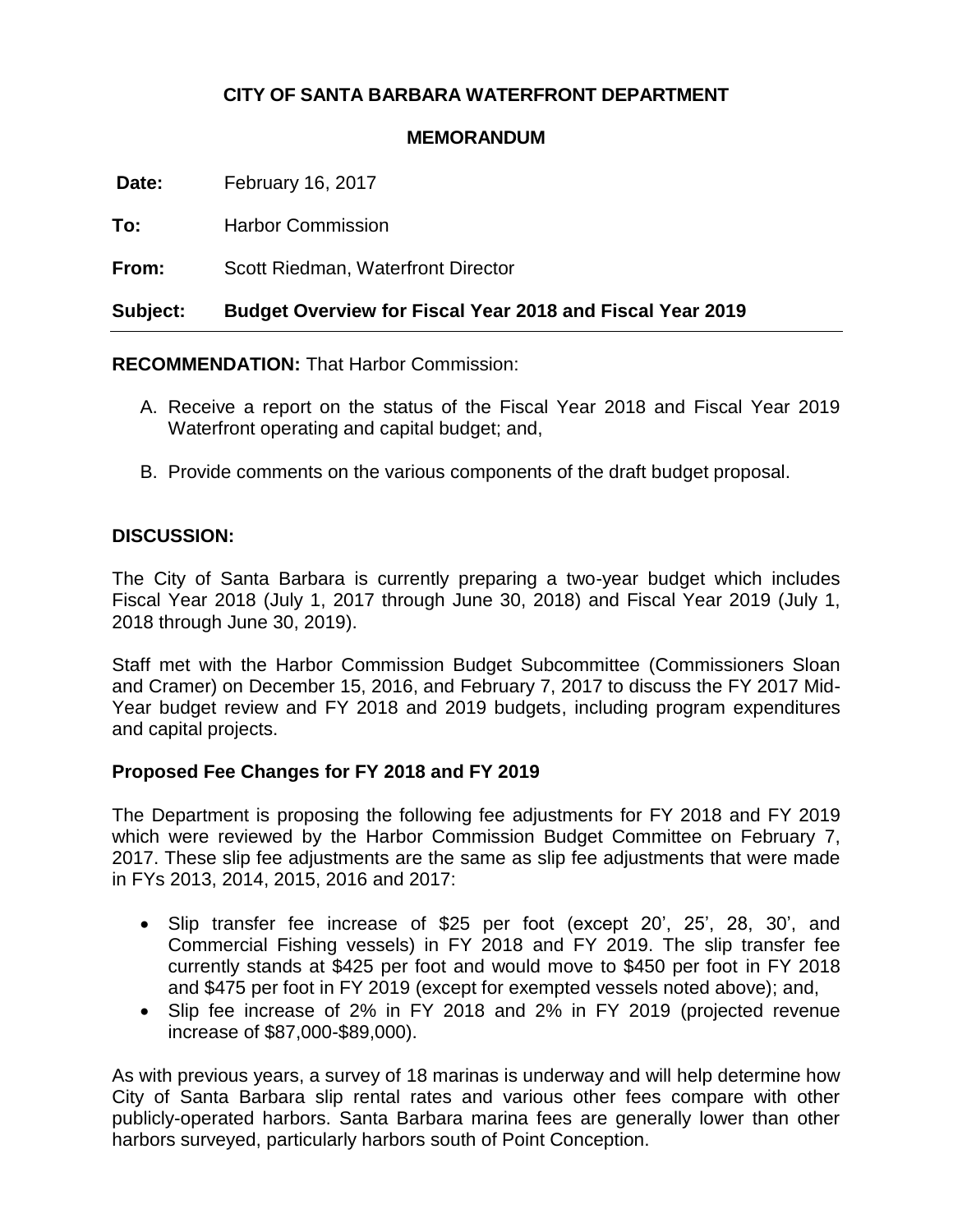#### **Revenue Assumptions for Fiscal Year 2018**

Proposed revenues for FY 2018 appear in Table 1 below. Overall, staff expects a moderate 2% increase in revenues over the FY 2017 budgeted amounts.

Property Management: Harbor and Stearns Wharf Commercial revenues have been consistent over the past few years and it is anticipated the trend will continue into FY 2018. The completion of many private projects in and around lower State Street as well as the completion of the Cabrillo Bridge project in late-spring will likely provide increased pedestrian and vehicle traffic to both Stearns Wharf and the Harbor. Revenues from Cruise Ships will increase to approximately \$530,000 with a busy Fall and Spring cruise season.

Financial Management: The Finance Department has provided the Department with a projected decrease in interest earnings for FY 2018.

Parking Services: Parking revenues continue to meet budget expectations and we have proposed a 1% increase in Parking Services revenue for FY 2018. Strong sales of the Annual Parking Permits continue to be a driver for Parking revenues.

Marina Management: Continues to post steady revenues and the Department recommends a 2% increase for FY 2018 and FY 2019. Due to a strong trend in Slip Transfer Fees, the Department has increased the budget target by \$90,000 to \$775,000.

| <b>Table 1: Waterfront Department Programs</b>                                        |                   |               |                 |             |  |
|---------------------------------------------------------------------------------------|-------------------|---------------|-----------------|-------------|--|
| FY 17 Revenue Projection vs. FY 18 Proposed Budget                                    |                   |               |                 |             |  |
|                                                                                       |                   |               |                 |             |  |
|                                                                                       | FY 2017           | FY 2017       | FY 2018         | % Change FY |  |
| Program                                                                               | <b>Projection</b> | <b>Budget</b> | <b>Proposed</b> | 17/18       |  |
| <b>Property Management</b>                                                            | \$5,675,811       | \$5,718,500   | \$5,808,100     | 2%          |  |
| Financial Management (1)                                                              | \$71,942          | \$100,800     | \$86,700        | $-14%$      |  |
| <b>Parking Services</b>                                                               | \$2,922,241       | \$2,886,500   | \$2,926,730     | 1%          |  |
| Marina Management                                                                     | \$5,999,611       | \$5,847,205   | \$5,983,777     | 2%          |  |
| <b>Totals</b>                                                                         | \$14,669,605      | \$14,553,005  | \$14,805,307    | 2%          |  |
| (1) Interest Income                                                                   |                   |               |                 |             |  |
|                                                                                       |                   |               |                 |             |  |
|                                                                                       |                   |               |                 |             |  |
| <b>Revenue Assumptions for FY 2019</b>                                                |                   |               |                 |             |  |
|                                                                                       |                   |               |                 |             |  |
| Proposed revenues for FY 2019 appear in Table 2, below. Overall, staff expects a 2.2% |                   |               |                 |             |  |
| increase in revenues over the FY 2018 budgeted amounts.                               |                   |               |                 |             |  |
|                                                                                       |                   |               |                 |             |  |
| Property Management: Property Management revenues look to remain steady in FY         |                   |               |                 |             |  |
| 2019 and are projected to increase by approximately 2%.                               |                   |               |                 |             |  |

## **Revenue Assumptions for FY 2019**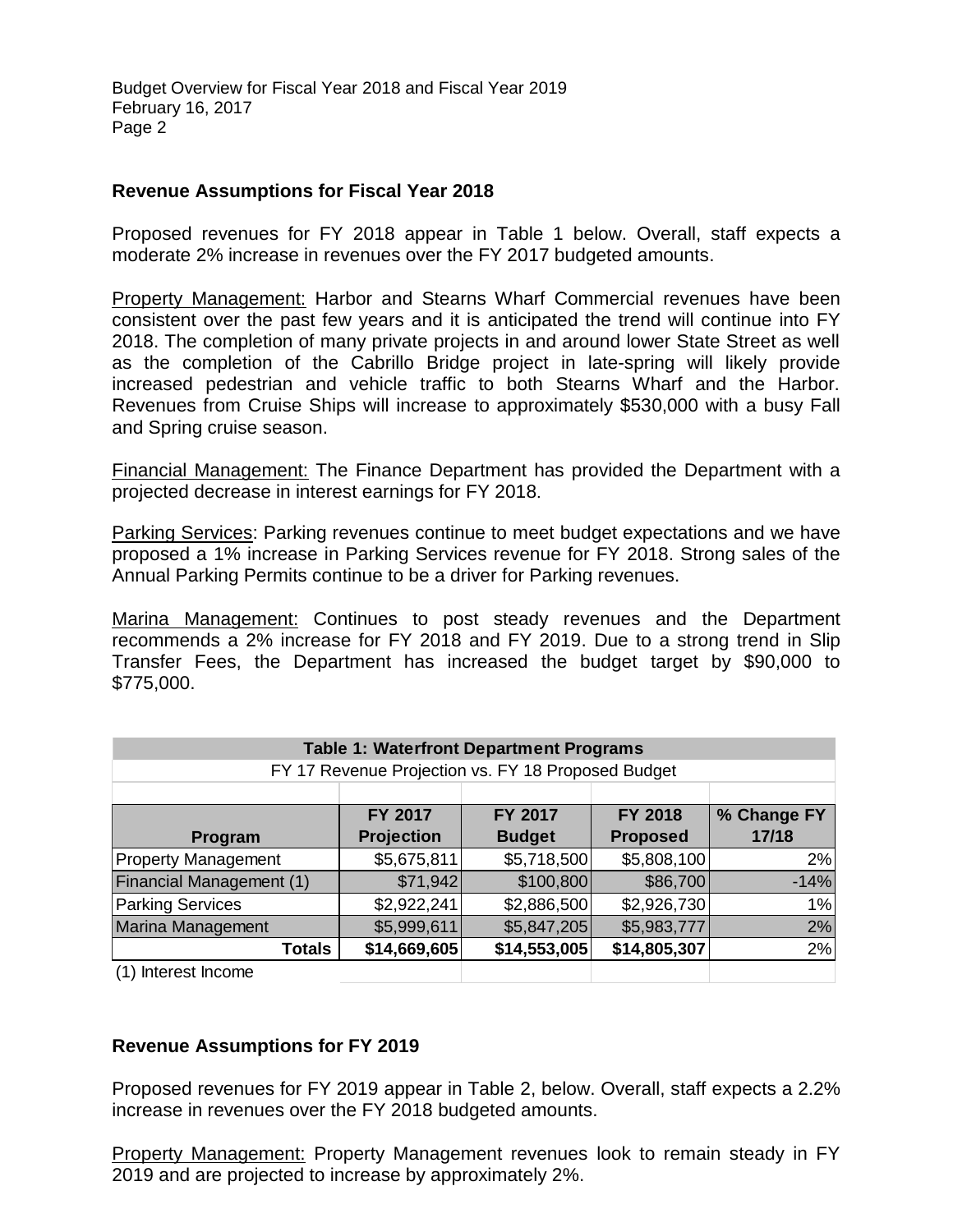Financial Management: It is anticipated that the Department will see an increase in interest income of about 2% for FY 2019.

Parking Services: The Department anticipates a slight increase in revenues due to the continued popularity of the Waterfront and Harbor and anticipated heavy usage of our Chase Palm and Garden Street Parking lots as the Funk Zone continues to be a popular destination.

Marina Management Similar to the other revenue programs, Marina Management is projected to continue to post steady revenues and we expect a modest 2.2% increase for FY 2019.

| <b>Table 2: Waterfront Department Programs</b><br>FY 18 Proposed Revenue vs. FY 19 Proposed Revenue |                            |                            |                      |  |  |
|-----------------------------------------------------------------------------------------------------|----------------------------|----------------------------|----------------------|--|--|
|                                                                                                     |                            |                            |                      |  |  |
| Program                                                                                             | FY 2018<br><b>Proposed</b> | FY 2019<br><b>Proposed</b> | % Change<br>FY 18/19 |  |  |
| <b>Property Management</b>                                                                          | \$5,808,100                | \$5,913,086                | 1.8%                 |  |  |
| Financial Management (1)                                                                            | \$86,700                   | \$89,700                   | 3.5%                 |  |  |
| <b>Parking Services</b>                                                                             | \$2,926,730                | \$2,984,865                | 2.0%                 |  |  |
| Marina Management                                                                                   | \$5,983,777                | \$6,140,995                | 2.6%                 |  |  |
| <b>Totals</b>                                                                                       | \$14,805,307               | \$15,128,646               | 2.2%                 |  |  |
| (1) Interest Income                                                                                 |                            |                            |                      |  |  |

A detailed presentation of revenue assumptions, including cruise ship forecasts and revenues as well as Slip Transfer Fees and their variability will take place at the Harbor Commission meeting on February 16.

## **Expenditure Assumptions for Fiscal Year 2018 and Fiscal Year 2019**

Expenditures for Fiscal Year 2018 and 2019 are detailed at the consolidated level in Table 3 below. Overall the Waterfront Department is looking at an overall increase in expenditures in FY 2018 of 6% and 2% in FY 2019.

As mentioned earlier in this report, Allocated Costs are scheduled to increase in FY 2018 by 13% increase before settling to a 3% increase in FY 2019. The increase is primarily due to increased property insurance premiums and overhead allocations. Supplies and Services will also increase by 12% due to items such as a new SkiData Service Agreement to ensure smooth operation and maintenance of the Harbor Main and Stearns Wharf Parking Operations, new Harbor Patrol radios, training for new Harbor Patrol officers, training for Parking Services staff, more accurate Common Area Maintenance costs, as well as an increase to the Work, Inc. contract due to Statemandated minimum wage increases.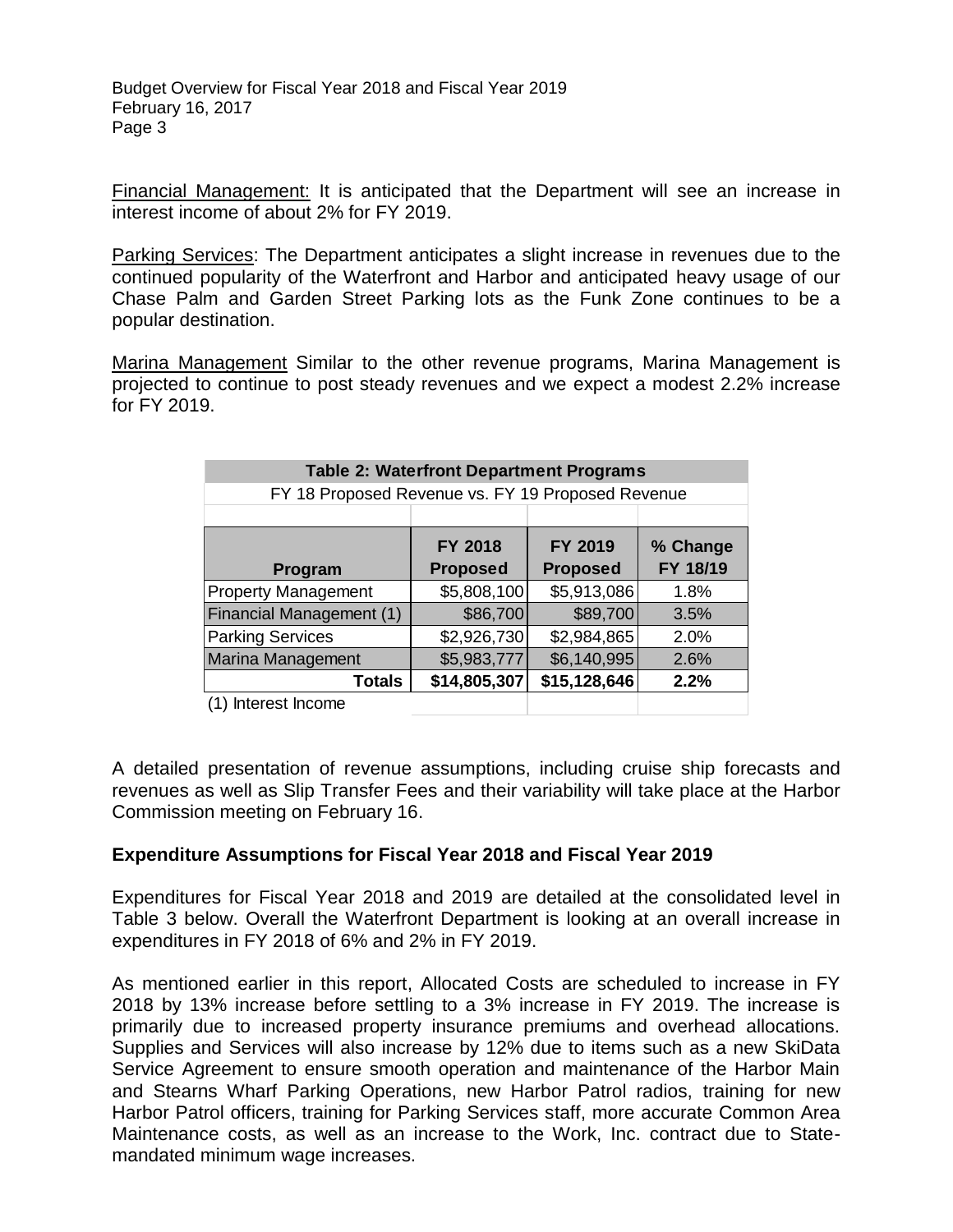Budget Overview for Fiscal Year 2018 and Fiscal Year 2019 February 16, 2017 Page 4

There will likely be an increase of approximately 3% in FY 2018 and in FY 2019 in salaries due to existing labor agreements in the various represented employee groups of the Waterfront Department that are currently being negotiated.

Non-Capitalized Outlays are reduced by over \$160,000 from FY 2017 to FY 2018 primarily due to one-time equipment purchases made in FY 2017. These purchases included the replacement of outdated Harbor Patrol weapons and outdated selfcontained breathing apparatus (SCBA) for fire-fighting (\$75,000) and new Parking kiosk security cameras (\$75,000).

Expenditures related to the Waterfront Department's debt service program principal will increase by 14% or, \$155,493 in FY 2018 and level off with a slight increase of 2%, or \$27,784, in FY 2019. Interest fees will increase by 22%, or \$141,805 in FY 2018 and decline by 4% or \$28,991 in FY 2019. The increase in both categories from FY 2017 to FY 2018 is due to moving from a 30-year loan repayment schedule to a 20-year loan repayment schedule for the Division of Boating and Waterways (DBW) loan for the Marina 1 replacement.

| Table 3: Waterfront Department Requested Expenditures |                |              |                           |                                                   |                                                   |                                                        |                                                   |
|-------------------------------------------------------|----------------|--------------|---------------------------|---------------------------------------------------|---------------------------------------------------|--------------------------------------------------------|---------------------------------------------------|
|                                                       |                |              |                           | Consolidated FY 17 vs. FY 18 and FY 19            |                                                   |                                                        |                                                   |
| <b>Description</b>                                    |                | FY 17 Budget |                           | <b>FY 18</b><br><b>Requested</b><br><b>Budget</b> | <b>FY 19</b><br><b>Requested</b><br><b>Budget</b> | $\%$<br><b>Change</b><br><b>FY 17</b><br><b>vs. 18</b> | $\frac{0}{0}$<br>Change<br><b>FY 18</b><br>vs. 19 |
| <b>Total Salaries</b>                                 |                | 4,463,583    |                           | 4,616,684                                         | 4,744,892                                         | 3%                                                     | 3%                                                |
| <b>Total Benefits</b>                                 | \$             | 2,066,842    | $\mathfrak{S}$            | 2,083,350                                         | \$<br>2,213,205                                   | 1%                                                     | 6%                                                |
| <b>Allocated Costs</b>                                | \$             | 1,349,862    | \$                        | 1,529,897                                         | \$<br>1,577,801                                   | 13%                                                    | 3%                                                |
| <b>Total Supplies &amp; Expenses</b>                  | $\mathfrak{S}$ | 2,958,228    | $\boldsymbol{\mathsf{S}}$ | 3,306,107                                         | \$<br>3,327,054                                   | 12%                                                    | 1%                                                |
| Special Projects & Community                          |                |              |                           |                                                   |                                                   |                                                        |                                                   |
| Promotions (1)                                        | \$             | 379,320      | \$                        | 348,280                                           | \$<br>354,045                                     | $-8%$                                                  | 2%                                                |
| Non-Capitalized Outlays (2)                           | \$             | 277,216      | \$                        | 115,871                                           | \$<br>117,996                                     | $-58%$                                                 | 2%                                                |
| Subtotal                                              | \$             | 11,495,051   | \$                        | 12,000,189                                        | \$<br>12,334,993                                  | 4%                                                     | 3%                                                |
| Other                                                 |                |              |                           |                                                   |                                                   |                                                        |                                                   |
| Principal                                             | \$             | 1,081,987    | \$                        | 1,237,480                                         | \$<br>1,265,264                                   | 14%                                                    | 2%                                                |
| <b>Interest</b>                                       | \$             | 659,181      | $\boldsymbol{\mathsf{S}}$ | 800,986                                           | \$<br>771,995                                     | 22%                                                    | $-4%$                                             |
| Appropriated Reserves/Fiscal                          |                |              |                           |                                                   |                                                   |                                                        |                                                   |
| <b>Agent Fees</b>                                     | \$             | 102,375      | \$                        | 102,375                                           | \$<br>102,375                                     | 0%                                                     | 0%                                                |
| <b>Total Other</b>                                    | $\mathfrak{S}$ | 1,843,543    | $\mathfrak{S}$            | 2,140,841                                         | \$<br>2,139,634                                   | 16%                                                    | 0%                                                |
| Adjusted Total                                        | \$             | 13,338,594   | \$                        | 14,141,030                                        | \$<br>14,474,627                                  | 6%                                                     | 2%                                                |
|                                                       |                |              |                           |                                                   |                                                   |                                                        |                                                   |
| (1) July 4th fireworks, Shuttle Bus                   |                |              |                           |                                                   |                                                   |                                                        |                                                   |
| (2) Transfer to fund software upgrades, etc.          |                |              |                           |                                                   |                                                   |                                                        |                                                   |

Staff will provide additional details regarding the proposed expenditures for both Fiscal Years 2018 and 2019 at the Harbor Commission meeting on February 16.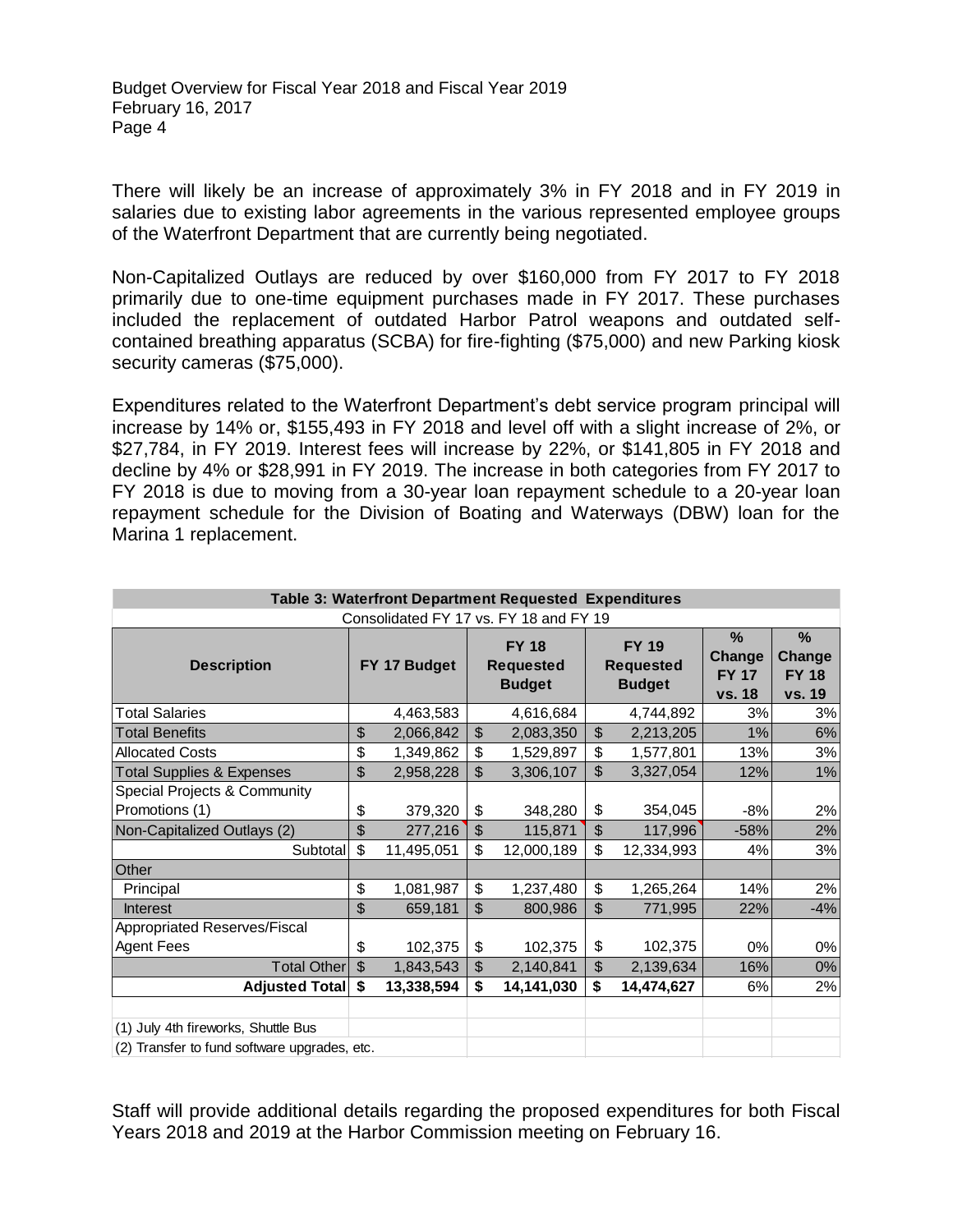## **Proposed Capital Program for FY 2018**

The Department is prepared to proceed with the following capital projects in FY 2018. Funding will come from surplus operating revenue at the end of FY 2017, with any necessary additional funds drawn from the Department's capital reserve (Harbor Preservation Fund).

| Table 4: Waterfront Capital Program FY 2018            |             |
|--------------------------------------------------------|-------------|
|                                                        |             |
|                                                        | FY 2018     |
| Project                                                | Recommended |
| Marina One Replacement Project                         | \$1,912,000 |
| <b>Stearns WharfTimber/Pile Replacement</b>            | \$425,000   |
| <b>Stearns Wharf Waterline Replacement</b>             | \$350,000   |
| <b>Marina Renovation Program</b>                       | \$250,000   |
| Parking Infrastructure Improvements                    | \$240,000   |
| <b>Repower Harbor Patrol Vessels</b>                   | \$200,000   |
| Seawall Guardrail Upgrade & Cobble Removal             | \$170,000   |
| Marina Two Restroom ADA Remodel                        | \$150,000   |
| Parking Lot Maintenance Program                        | \$110,000   |
| <b>Stearns Wharf Guardrail</b>                         | \$101,000   |
| <b>Total</b>                                           | \$3,908,000 |
| <b>Capital Outlay Transfer</b>                         | \$3,908,000 |
| * Additional Funds Pequired for EV 17 approved project |             |

\* Additional Funds Required for FY 17 approved project

The Department's capital program focuses on improving the Waterfront area for residents and visitors while at the same time maintaining and improving the working harbor for many years to come. The Department is not planning to draw down any additional funds from the California Division of Boating and Waterways (DBW) loan for the final phase of the Marina 1 project; replacement of A, B, C, and D fingers. Sufficient funds should be available in the Department's capital reserve to pay for the final phase of Marina 1.

Proposed projects in Table 4 total \$3,908,000 and will be funded from the Waterfront Department's capital fund. The capital fund is also known as the Harbor Preservation Fund. Existing projects that will continue in FY 2018 include:

- Stearns Wharf Heavy Timber and Pile Replacement Program (\$425,000);
- Marina Renovation Program which includes the replacement of dock fingers in Marina 4 and new dock boxes and power centers in Marina Two;
- Expansion of the Luke Pay and Display Parking System into the Garden Street Parking Lot, Chase Palm Parking Lot, and Cabrillo East and West Parking Lots as well as new security cameras in the parking kiosks (\$240,000);